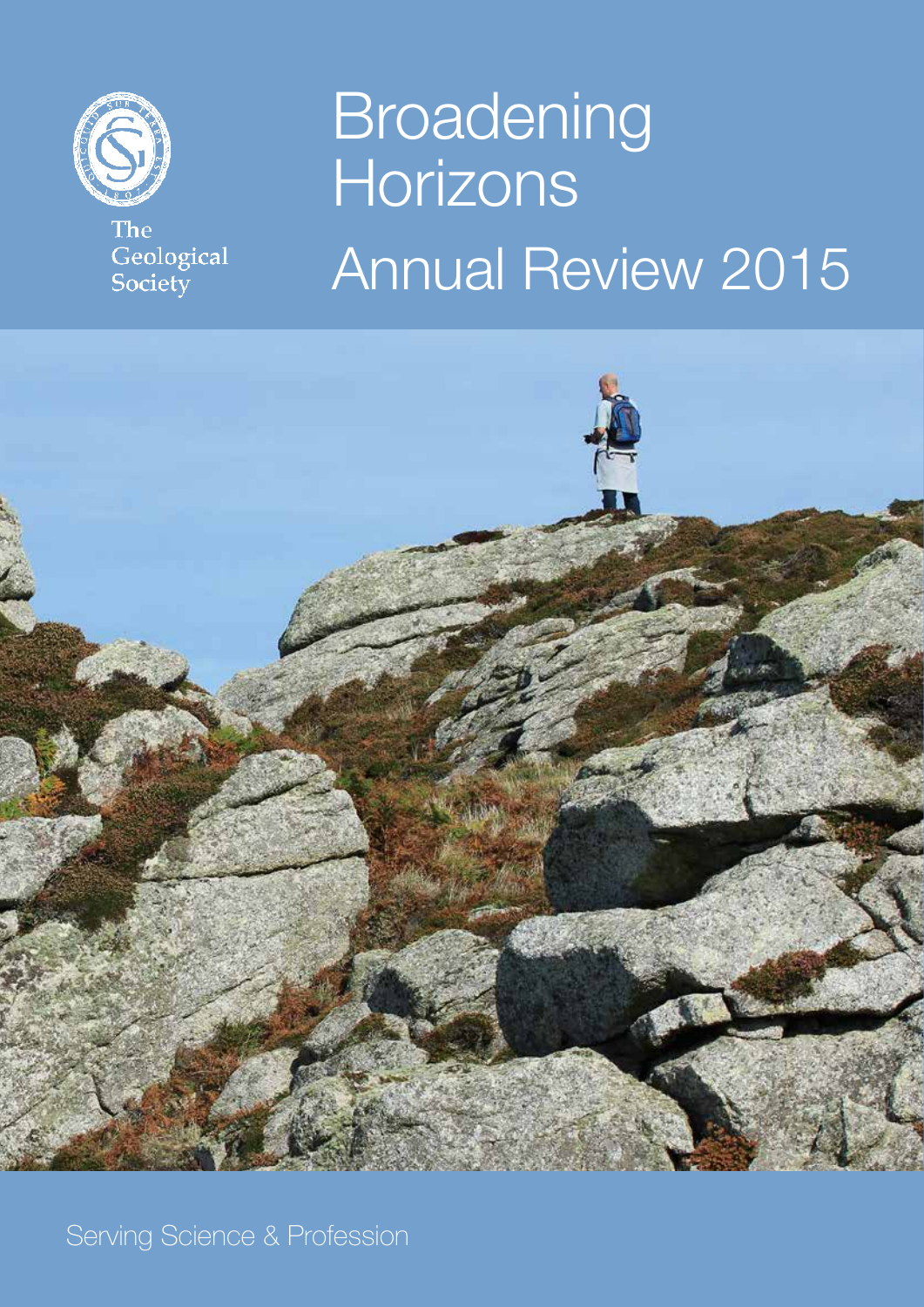### The Society's aims

The Geological Society of London was instituted in 1807 for the purpose of "investigating the mineral structure of the Earth".

#### In 2007, Council adopted a 10-year strategy, the principal objectives of which are:

- To be the respected public voice of geosciences in the UK
- To provide lifelong professional support to geoscientists
- To recognise and foster innovation in the geosciences
- To show leadership in the geosciences community nationally and internationally
- To promote geoscience education
- To communicate geoscience research and practice
- To assure high professional standards for the benefit of society.

#### From January 2015 the Society's Council had, as specific aims for the year, to:

- Implement the Society's new science strategy and science communication plan
- Focus these activities through our Year of Mud
- Develop our careers information resources and schools support
- Develop and promulgate a European edition of 'Geology for Society'
- Work to strengthen the diversity of the geoscience community.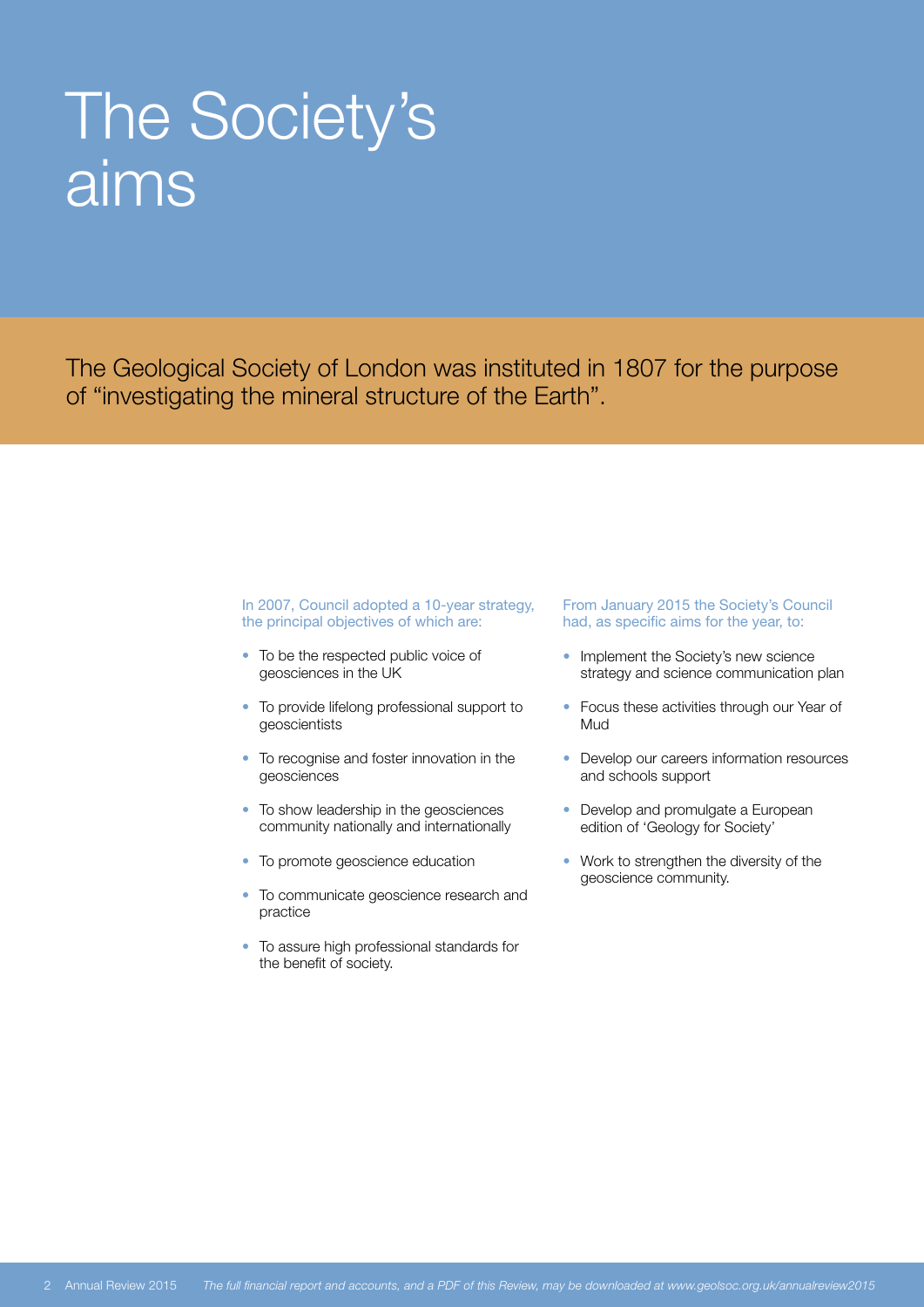### **Contents**

| From the President: Broadening horizons          | 4              |
|--------------------------------------------------|----------------|
| Council membership                               | $\overline{4}$ |
| From the Executive Secretary: A changing Society | 5              |
| Enhancing knowledge and understanding            | 6              |
| Geology at home and abroad                       | 8              |
| New audiences                                    | 10             |
| Serving science and profession                   | 12             |
| From the Treasurer: Securing our future          | 13             |
| Society finances 2015                            | 14             |
| Corporate Affiliates - Acknowledgements          | 15             |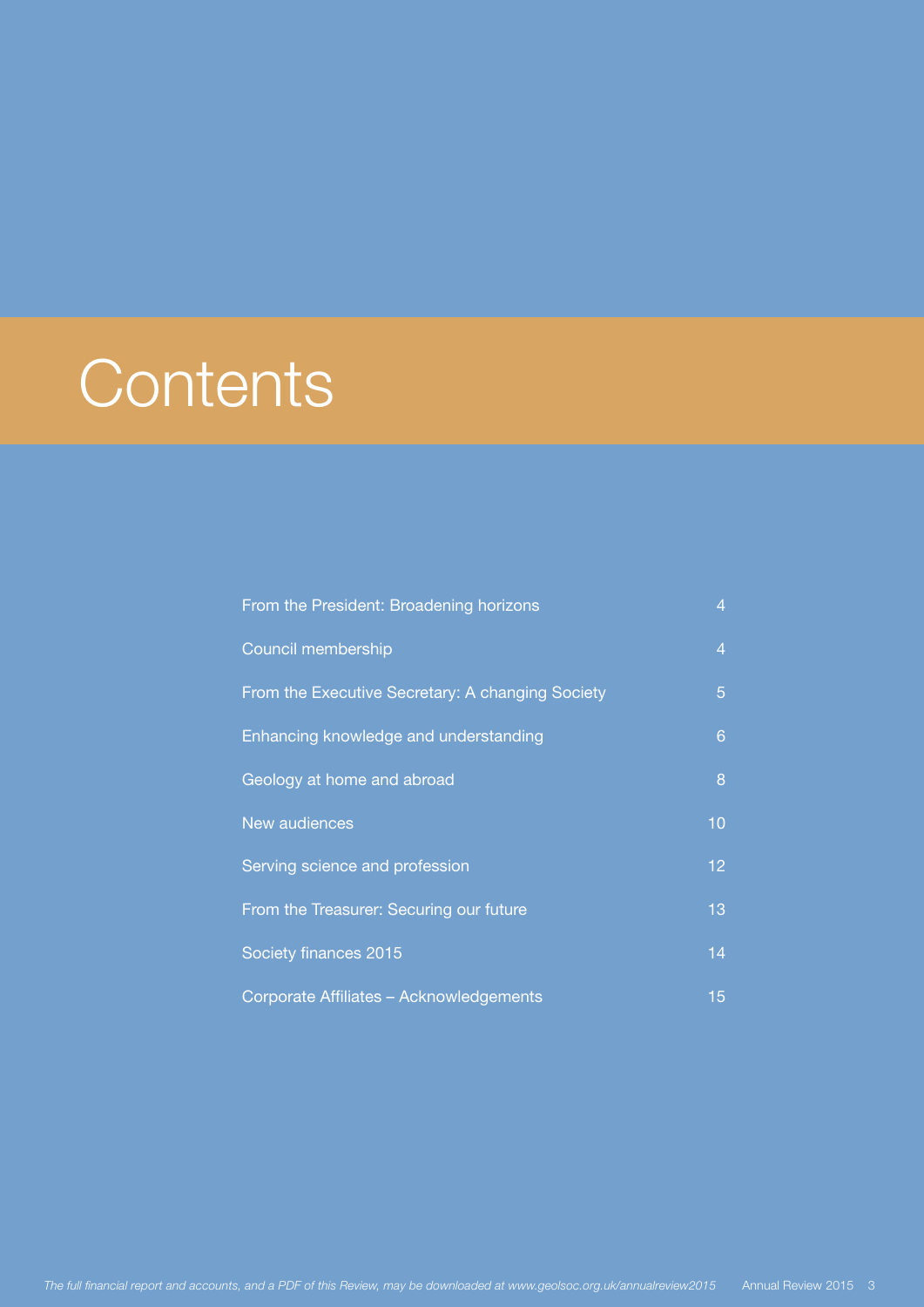### Broadening horizons

#### From the President

Back in January 2015, I stood at a lectern in the Geological Society's Lecture Theatre and launched the first of our themed years – the Year of Mud.

As I said in that talk, mud represents both an end and a beginning – the end of the cycle of erosion and transport, and the beginning of new materials, of value to society.

In many ways, 2015 has been a year of endings and beginnings. In October, we welcomed a new Executive Secretary, Sarah Fray, and bid farewell to Edmund Nickless, who has been at the helm for the past 18 years. On behalf of the whole Society, I would like to thank Edmund for all he has done for us, and to welcome Sarah.

Our public lecture series is now in its tenth year, and in that time our audience has expanded – from one evening lecture per month, to a talk repeated to an afternoon crowd, recorded for a YouTube audience, and streamed live for anyone who wants to join in online.

The first of our themed years, too, has reached a broader audience than we could have anticipated. It began with an editorial in Nature, and an interview with BBC World Service's Science in Action – firm, familiar ground for a learned society such as ours. It closed, almost exactly a year later, featuring as the lead in an article by Anna Pavord in the Independent's gardening section. What better evidence that geology underpins our lives in unexpected, fundamental ways?

Our horizons have broadened geographically, as well. In the Geological Society's early days, a suggested move to South Kensington was considered radically adventurous. Communication was limited to our nearest neighbours, and members were almost exclusively London based.

Now, of course, we have members across the world, and are always striving to form links with international bodies. For me personally, the Year of Mud stretched all the way to Kuala Lumpur, where in January this year I was fortunate enough to be involved with 'Mud – the musical' – a production in the National Theatre drawing on Kuala Lumpur's mining history, early economic activity and extractive industry.

Our report 'Geology for Society' is now published in 14 languages, and was launched at the European Parliament in June 2015. Our Arthur Holmes meeting, one of the mainstays of the Society's meetings calendar, was run jointly with the Geological Society of Japan, closing with a reception at the Japanese Embassy.

It has been an enormous pleasure to work with the Society, its Fellowship, staff and supporters, to work towards our shared goals. Horizons, of course, are never reached – there is always new territory to explore. In handing over to my successor as President, Malcolm Brown, I wish him the best of luck on his own journey.

JC Maning

*David Manning*

Council membership

**President: Prof David Manning Vice Presidents:** Mr Chris Eccles; Mr David Jones **Secretaries:** Mrs Natalyn Ala; Dr Marie Edmonds; Dr Colin North

**Secretary, Foreign & External Affairs:** Mr Michael Young **Treasurer:** Mr Graham Goffey

Mrs Natalyn Ala<sup>1, 3, 4</sup>; ~Dr Mike Armitage<sup>1, 2</sup>; \*Mr Rick Brassington<sup>4</sup>; \*Mr Malcolm Brown1 *(President designate)*; \*Miss Liv Carroll2, 4; Dr Nigel Cassidy<sup>6</sup>; ~Prof Neil Chapman<sup>1, 6</sup>; Dr Angela Coe<sup>5, 6</sup>; Mr Jim Coppard<sup>4</sup>; ~Mr David Cragg<sup>1, 4</sup>; Mrs Jane Dottridge<sup>5</sup>; Mr Chris Eccles<sup>1, 4</sup>; Dr Marie Edmonds<sup>1, 2, 6</sup>; ~Prof Al Fraser<sup>1, 3, 6</sup>; \*Mr Graham Goffey<sup>1, 3</sup>; \*Mrs Tricia Henton<sup>2</sup>; Mr David Hopkins<sup>4</sup>; Mr David Jones<sup>1, 4</sup>; ~Dr Adam Law<sup>1,</sup><br><sup>3</sup>; ~Prof Alan Lord<sup>1, 2, 3</sup>; \*Dr Jennifer McKinley<sup>5</sup>; Prof David Manning<sup>1</sup>; ~Dr Brian Marker OBE<sup>5</sup>; ~Dr Gary Nichols<sup>5</sup>; Prof David Norbury<sup>2</sup>; Dr Colin North<sup>1, 3, 5</sup>; \*Prof Christine Peirce<sup>1, 6</sup>; \*Dr Katherine Royse<sup>4</sup>; Mr Keith Seymour<sup>4</sup>; Dr Lucy Slater<sup>6</sup>; Mr Michael Young<sup>1, 2, 6</sup>

- \* New Council members elected at the AGM on 3 June 2015
- $\sim$  Council members who retired at the AGM on 3 June 2015

#### Standing Committee Membership

- <sup>1</sup> Elections; 2 External Relations; 3 Finance and Planning; 4 Professional; 5 Publications & Information; 6 Science.
- 

#### Method of Election of Trustees

Trustees are elected by the Fellowship in the Annual General Meeting by ballot of Fellows present on a list of candidates. New trustees are annually invited to an induction day in order to obtain an understanding of the Society's affairs and what tasks they will undertake as a member of Council. They also receive written guidance on their responsibilities as trustees.

#### Audit Committee

Reporting directly to Council: Dr Adam Law, Mr Chris Bulley, Mr Roger Dunshea, Mr Doug Fenwick (Chair), Mr Nick Hardy, Prof John Mather, Dr Tim Palmer.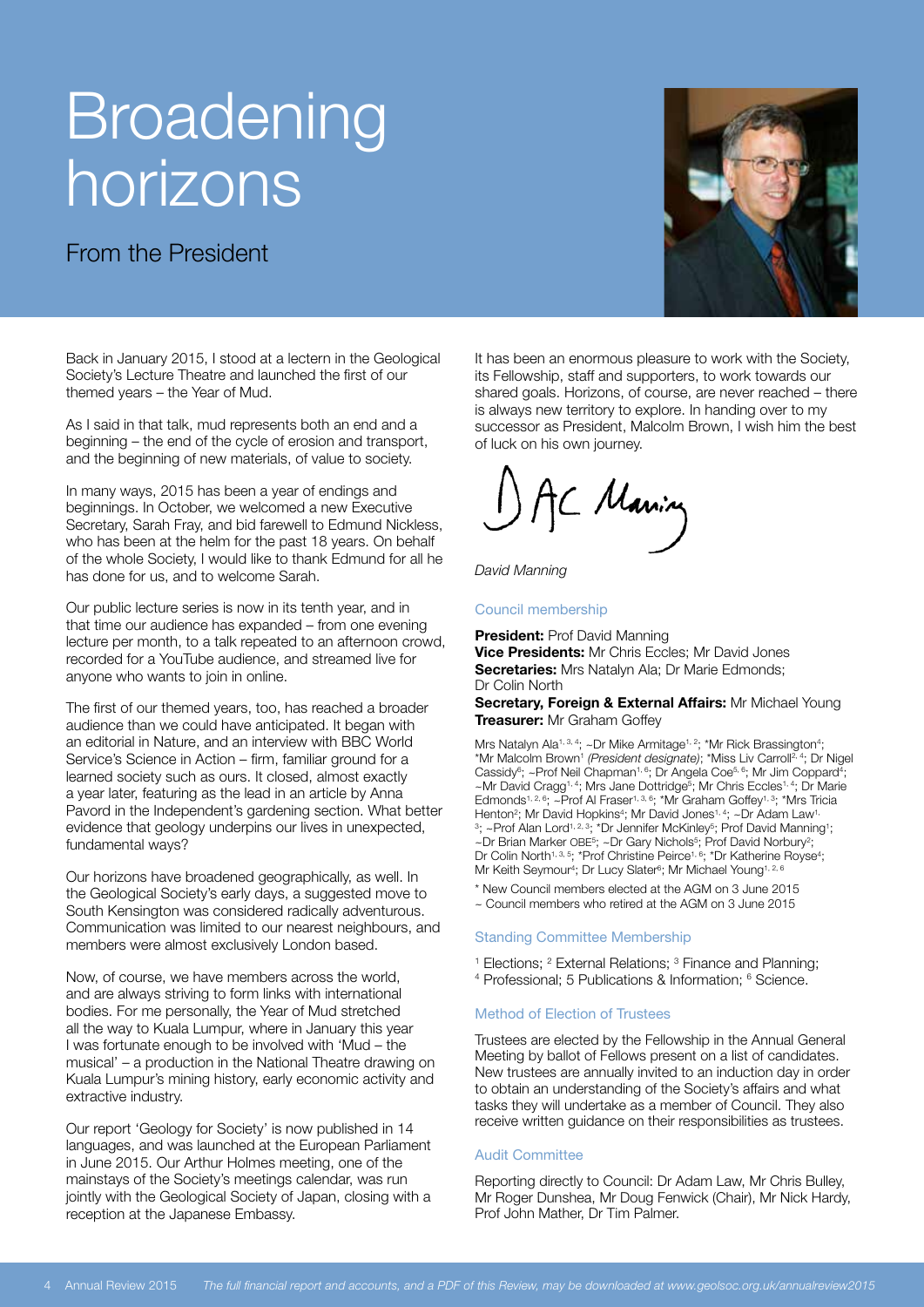### A changing **Society**

#### From the Executive Secretary

I joined the Geological Society on the 1st October 2015, and found an organisation full of energy and commitment to the promotion of our science. This determination stands as a tribute to the leadership of Edmund Nickless, who retired after eighteen years as Executive Secretary. The changes he brought about are the foundation on which we will build, as the Society continues to evolve over the coming years. We wish Edmund a wonderful and well earned retirement.

Since its foundation over two centuries ago, the Society has changed and grown fundamentally. We are in a period of change – economically, in the public perception of science and technology, of individual and corporate accountability, educationally and in scientific thinking. The Society needs to keep up with these changes, to stay relevant to its Fellows and wider stakeholders, and to remain dynamic, influential and sustainable into the long term.

The Society is a people and knowledge 'business.' It is built upon the synergies brought about by a passionate and committed Fellowship; by staff who are engaged in finding efficient and effective outcomes to all we do; and, increasingly importantly, through interaction with a broad range of stakeholders across an international landscape.

Geology is fundamental to every person's life, every day across the planet – as the theme of our 2014 review stated, 'Geology Matters'. This year's theme, 'Broadening Horizons', builds upon this, reflecting the changes that have occurred throughout the year and recognising that they will continue. This allows me to both look back to 2015, and to herald some of our upcoming 2016 initiatives.

2015 was the Society's 'Year of Mud'. This year long science theme delivered many conferences and 105 scientific meetings, resulting in growing attention and recognition in both traditional and social media. Our influence continued to grow through policy engagement and education work, and our Fellowship increased to just under 12,000. Our Publishing House maintained its leading position in the world of academic publishing, competing successfully against major international publishers. These are just a few examples of the achievements that mark a dynamic, progressive and ambitious Society.

The Society's first ten year strategy, formulated in 2006, is now coming to a close. A key objective for the year ahead will be to create a new strategy, reflecting not only the science and Society of today, but anticipating that of 2027 – setting our ambitions and direction of travel across the decade, and informing its successors when the time comes.



The new strategy will be a collective activity, and we will be looking to consult with Fellows and others to bring together a strong, ambitious vision.

To broaden our horizons we must engage with increasing effectiveness not only our current Fellows, friends and associates, but many other potential partners and stakeholders. Fundamental to this will be the use of quality data. To this end, 2016 will see the installation of a new Customer Relationship Management (CRM) system, which will integrate existing systems and data, with all the benefits that brings. Throughout, we will continue to work with our staff to deliver a broader, more ambitious and effective organisation that supports Fellows, the science, and widening public interest.

Finally, all at the Society recognise the current real financial pain within the petroleum/gas sector and extractive industries. Whilst we will continue to keep careful watch on our own revenues during the coming year, we will also keep in mind the many Fellows and geoscientists affected by the severity of this downturn. Maintaining and increasing engagement with the Society, which enables individuals to retain and build personal networks whilst reinforcing skills and knowledge, can be invaluable in such times.

I look forward with relish to the many exciting opportunities and challenges that 2016 will bring.

derah tra

*Sarah Fray*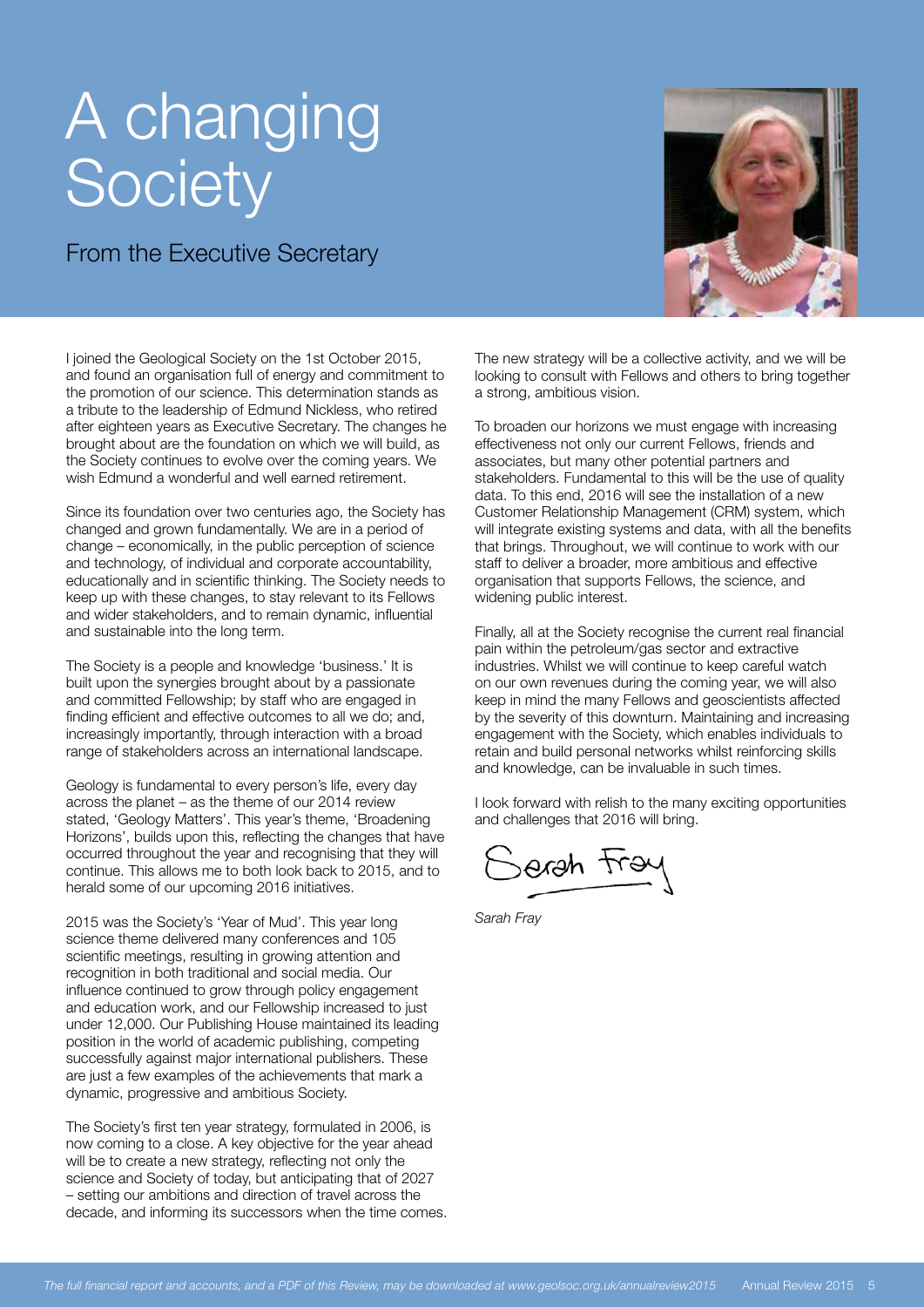# **Enhancing** knowledge and understanding

The Geological Society is committed to disseminating high-quality research to the professional geoscience community, through its meetings, publications and library.

Professor Yasufumi Iryu (President of the Geological Society of Japan) and other delegates at the Arthur Holmes Meeting on Tsunami Hazards and Risks.



**For the first time, we identified a scientific theme to run throughout 2015, which we designated our Year of Mud. This prompted proposals for several innovative conferences, meaning that the Year of Mud provided a strong focus for our meetings programme, as well as for many of our wider outreach and education activities.**

Mud-related conferences included the Lyell Meeting, our flagship palaeontological event held jointly with other partner organisations in the Joint Committee for Palaeontology, under the title 'Mud, Glorious Mud, and why it is important for the fossil record'. Among others, there was also a conference on the Geology of Geomechanics, a second Shale UK conference, and a wide range of meetings held by Specialist Groups.

During 2015, we also held two William Smith conferences, on the past and future of geological mapping, to mark the 200th anniversary of Smith's map of England and Wales. (See page 10 for details of other events celebrating this milestone.) And in September, the Arthur Holmes meeting was our second joint event with the Geological Society of Japan, on 'Tsunami Hazards and Risks: Using the Geological Record'. A field excursion to Shetland was followed by a day of cuttingedge research presentations at Burlington House, and the event concluded with a reception at the Japanese Embassy hosted by the Ambassador.

Another highlight was the 8th Petroleum Geology of Northwest Europe Conference (PGC), organised jointly with the Energy Institute and the Petroleum Exploration Society of Great Britain. First held in 1974, the latest in this seminal series of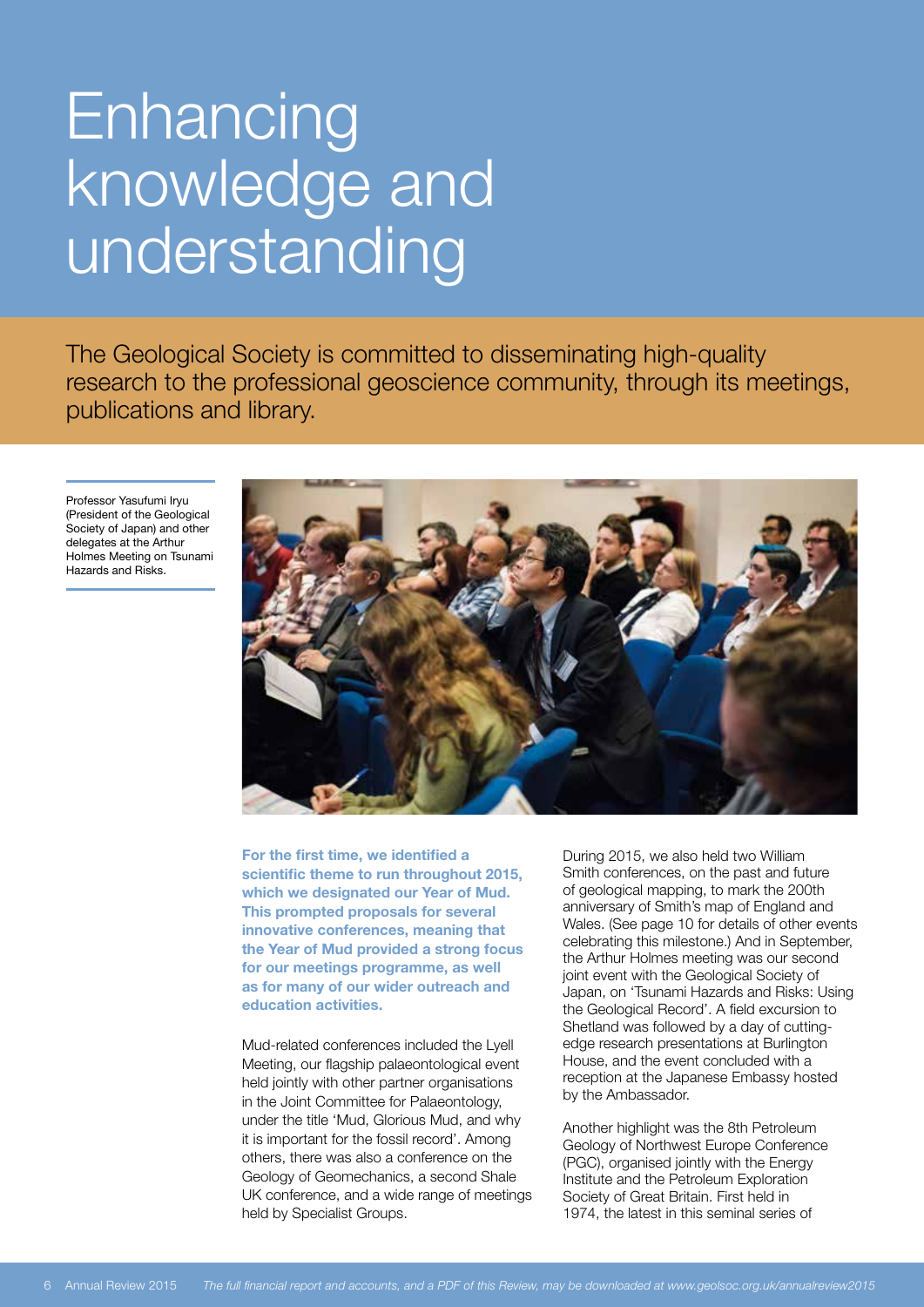

Dr Tom Sharpe explains the 1815 William Smith map to library visitors, as part of the 200th anniversary celebrations.

conferences was scientifically successful and well-attended, demonstrating a continuing appetite to hear about cutting-edge petroleum geoscience research and its application from across industry and academia.

Library services continued to develop during the year, with the introduction of a new e-book collection in March, which has proved popular with Fellows. The collection of e-journals available free to Fellows now stands at over 100. We also took a major step towards digitising our extensive map collection, with the scanning and XML tagging of our African collection of over 3000 sheets. This will help to preserve and secure the valuable information inherent in these maps (many of which are rare) for future generations. Much of the year was taken up with development of a new library catalogue, which launched early in 2016 and is now available online with greatly improved functionality.

Our publishing activities once again thrived in 2015. The Society's journals are now available online in over 1000 institutions worldwide, through the Lyell Collection and GeoScienceWorld. The number of full-text article downloads from the Lyell Collection grew by a remarkable 31% compared with the 2014 figure, to 862,000. The continued financial and scientific success of our publishing operations, in what are challenging times for all but the biggest publishers, results from a great deal of hard work by all our authors, editors and reviewers, as well as the staff of the Publishing House. Not only is the Society represented at a wide range of conferences and other events at which we promote all aspects of our activities – we also continue to innovate with new products and services, and to improve our systems.

In 2015, we adopted a new publication data policy. This promotes the open accessibility, discoverability and preservation of geoscience data, in order to benefit researchers and the public, thereby playing a leading role in setting best practice and complying with the emerging requirements of research funders. Delivering on this new policy, the Society launched its Figshare portal in January 2016, allowing supplementary data to our publications to be accessed and cited more easily, free from restrictions on size and format, and providing authors with usage statistics for their data. The Society encourages authors to submit their full datasets as part of their supplementary material, ensuring open access to these data for other researchers and the wider public.

We introduced a new type of short review paper in the Journal of the Geological Society – the 'Review Focus'. Two of these papers were published in 2015, and these have been well used. We also put in place systems to allow us to bring together and publish thematic 'custom collections' of papers from across our books and journals, and make them available online quickly and easily. A custom collection to mark the Year of Mud brought together significant papers from across a range of relevant specialisms. We were able to respond rapidly following the devastating earthquake in Nepal to bring together relevant research from our publications and to make it freely available to download.

A major project is now underway to replace our online manuscript submission system. This is being progressively rolled out across our journals and book series. Once implemented, it will greatly improve the working experience of our editors, authors and reviewers.

8028 library and archive enquiries

3206 visitors to the library

862,000 full-text downloads from the Lyell Collection in 2015, up 31% on 2014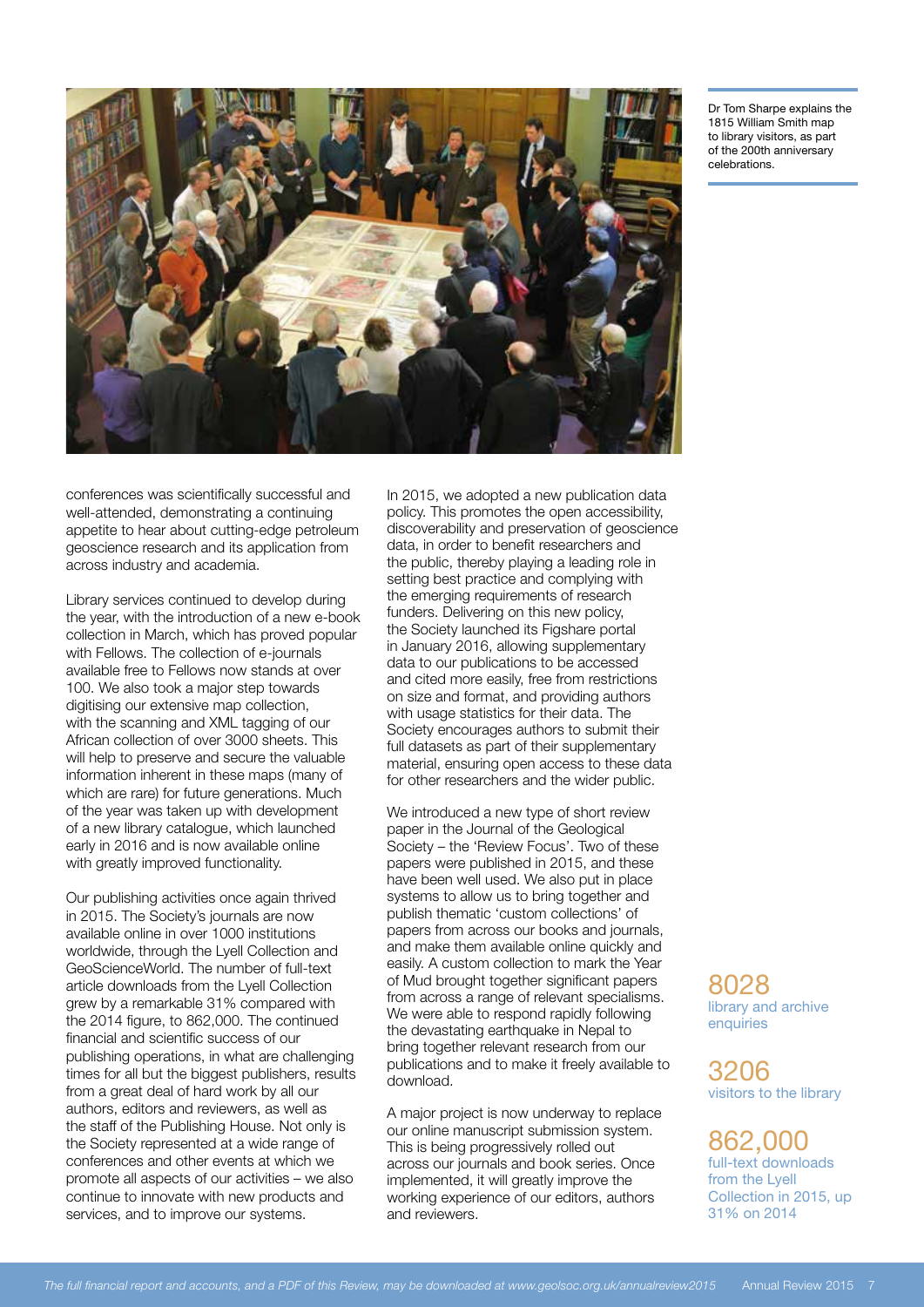### **Geology** at home and abroad

Our aim is to raise awareness of policy-related geoscience within the UK Government, and through our work with national and international organisations in the EU and worldwide.

The launch of the European version of Geology for Society at the EU Parliament in Brussels.



**Following the launch of Geology for Society in 2014, a European version of the report has been published and translated into 13 European languages. A collaborative effort with the European Federation of Geologists (EFG) and its national associations, the report was launched in Brussels at the European Parliament on 2 June 2015.** 

One of the Society's aims over recent years has been to nurture and develop communication with parliamentarians and policymakers both in the UK and EU. Having made considerable strides in our relationships with the UK Parliament, we are now looking to improve these in the EU and internationally. As reported last year, we have been working with our colleagues at EFG to produce Geology for Society in 14 languages in all, as well as updating the text to reflect geoscience related issues across Europe. The full range can be found on our website: (www.geolsoc.org.uk/ geology-for-society) .

The report's launch at the European Parliament in Brussels was attended by

representatives of the European Commission's Directorates General of Energy, Environment, Internal Market and Research & Innovation, in addition to representatives of EFG national associations. It is now being used by our European partners in discussion with policy and decision makers in their respective countries.

The Society seeks, where possible, to work with colleagues in organisations both in the UK and overseas. We continue to work to strengthen these partnerships through our Associated Society programme, with the International Association for Promoting Geoethics the most recent organisation to acquire Associated Society status. In the international sphere, we have been working with regular collaborators such as EFG, the American Geosciences Institute and the Geological Society of America. Last year the International Union of Geological Sciences published a report on 'Resourcing Future Generations' resulting from a workshop in Namibia. The Society played a leading role in producing the report and will continue to promote it through our own activities.

2015 was a busy year for submissions to parliamentary inquiries and consultations, particularly in the context of the UK General Election and the subsequent Comprehensive Spending Review (CSR). As members of the Campaign for Science and Engineering (CaSE) and the Science Council, we worked closely with both during the run up to the General Election and the subsequent CSR to raise awareness of the importance and value of science research spending and departmental research budgets.

#### 14 languages for our 'Geology for Society' report

£4.7

billion real terms cash settlement for science spending to 2020

#### 18 responses to policy consultations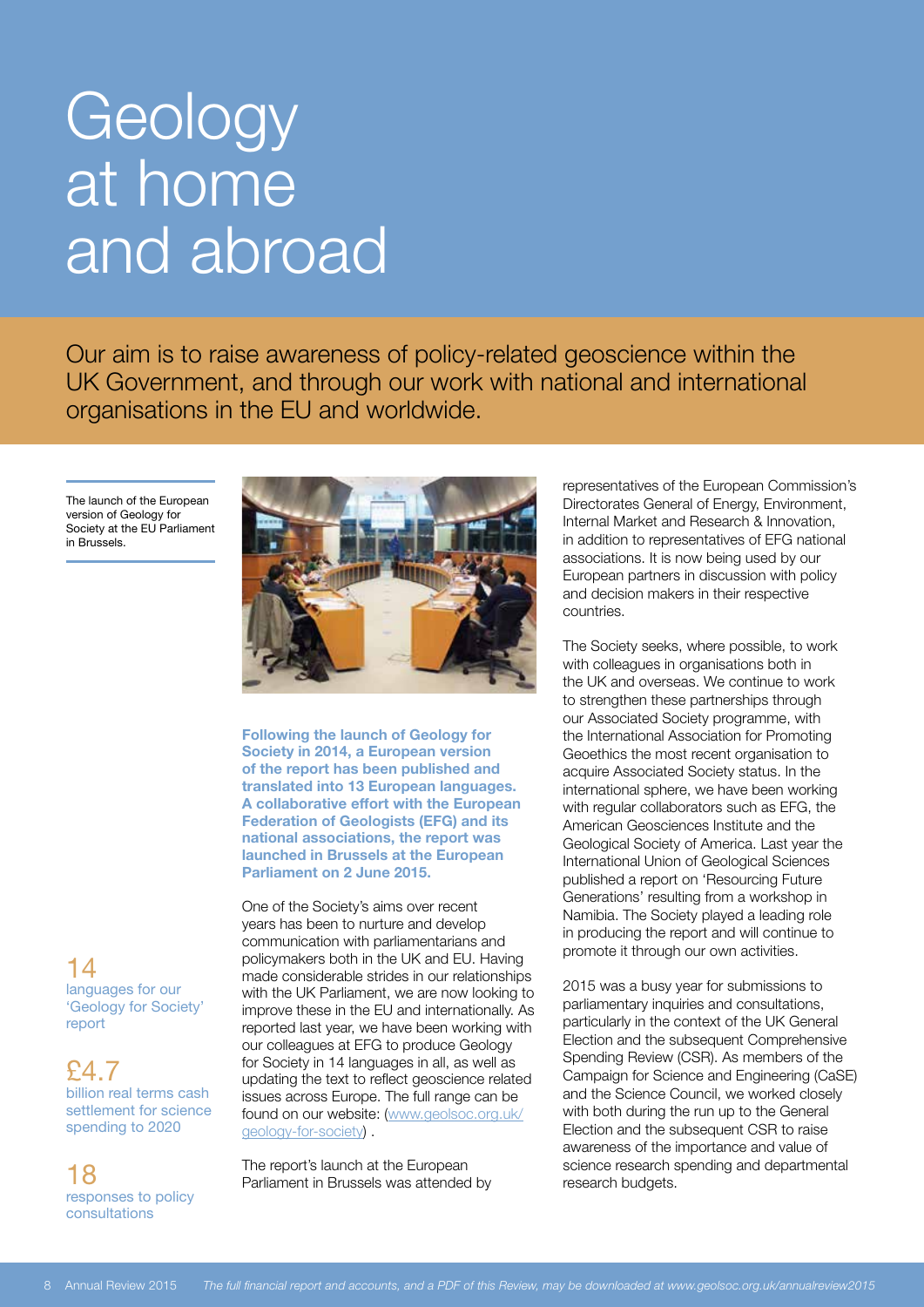

Early career scientists and researchers quiz key political figures at the Royal Society of Biology's Voice of the Future event. Image courtesy of the Royal Society of Biology.

Following the CSR, the science community were pleased to learn that the Government has committed to protecting the £4.7 billion science budget in real terms up to the end of parliament. It is through our own policy work and through working with other organisations that we strengthen the voice of the science community to policy and decision makers.

In March, we sent several representatives to the Royal Society of Biology's annual Voice of the Future event at Parliament – an opportunity for early career scientists and researchers to quiz key political figures about the science policy issues that matter to them.

As part of our ongoing work to support diversity, equality and inclusion in our activities, we hosted a meeting in June on 'Confronting barriers to inclusion – Opening the gate to accessible fieldwork'. This topic is of particular pertinence to the geological community because of the importance of fieldwork in our subject, and the meeting explored the issues surrounding making fieldwork accessible to learners with a diverse range of abilities. We also responded to the government's consultation on 'Disabled students in higher education: funding proposals', raising many of the points put forward at the meeting about the particular requirements of the geosciences.

As reported in last year's Annual Review, the Society is continuing to support the siting process for a Geological Disposal Facility (GDF) for radioactive waste. In 2015, at the request of the Department of Energy and Climate Change, we established an independent review panel to review and evaluate the draft guidance for the national geological screening process to be carried out by Radioactive Waste Management Ltd. This will inform the process of identifying a volunteer host community and suitable site or sites for a GDF.

Other priority areas for our policy work in 2015 included the impact of changes in immigration policy and the upcoming EU referendum on skills and research in the UK, as well as responding to the government's plans for changes to quality assessment of teaching in Higher Education. Much of the latter work has been done in collaboration with our partners in University Geoscience UK. Additionally, we responded to a number of inquiries on energy and climate change policy, particularly on priorities for the next Parliament and the withdrawal of funding for the Carbon Capture and Storage competition – all likely to be prevalent themes in 2016 and beyond.



Geology for Society – now available in 14 languages.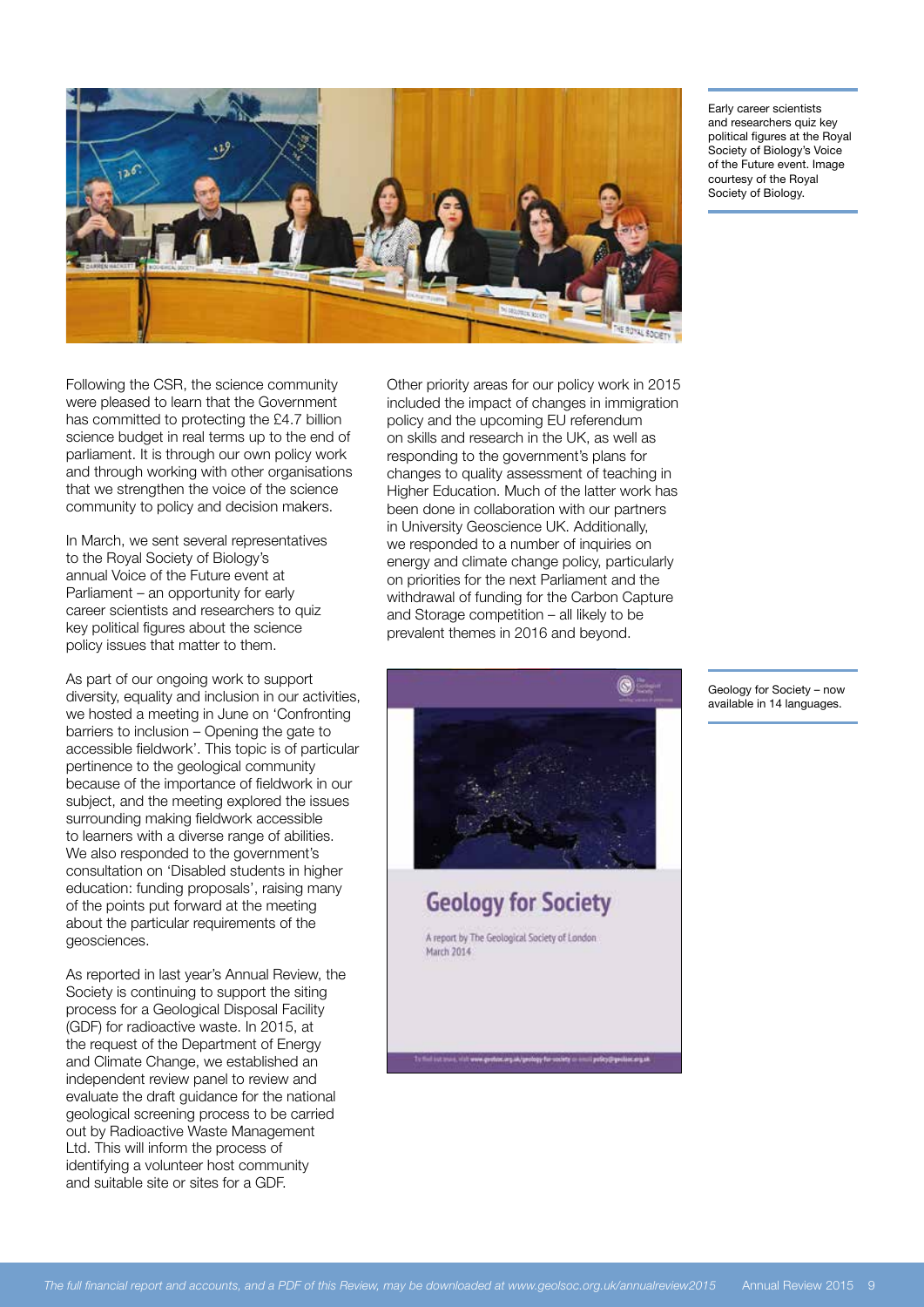### **New** audiences

2015 has been a year of reaching new audiences – both in person and through our ever expanding social media networks.

Honorary Fellow Sir David Attenborough with the newly found William Smith map, and its discoverer, former Archives Assistant Vicky Woodcock.



#### 35,000 Facebook 'likes' and Twitter followers

119 entries to the 100 Great Geosites photo competition

<u>q</u> public London Lectures

**With dramatic landscapes, appealing holiday destinations and visual stories, geology is well placed to appeal to a broad audience. But 2015 has also been a year of celebrating the history of our science, and the stories of those who contribute to it.**

2015 marked the 200th anniversary of a much visited object at Burlington House – William Smith's geological map of England and Wales. Of course, ours is not the only copy of Smith's masterpiece – the few that survive are spread far and wide, and we partnered with organisations across the country to celebrate the bicentenary of the first geological map of a nation.

In London, the anniversary year was marked by our History of Geology Group with the unveiling of a plaque at Smith's former residence, 15 Buckingham Street, by Honorary Fellow Sir David Attenborough. Sir David later joined us at the Society for a reception to mark the start of the celebrations.

2015 also saw the news of a recently discovered early edition of the map from our archives. Reported widely in the media, the map, with its perfectly preserved vivid colours, formed the centrepiece for several events at the Society throughout 2015. These included 'The Geologists' House', organised by the Society's Library, introducing visitors to our unique William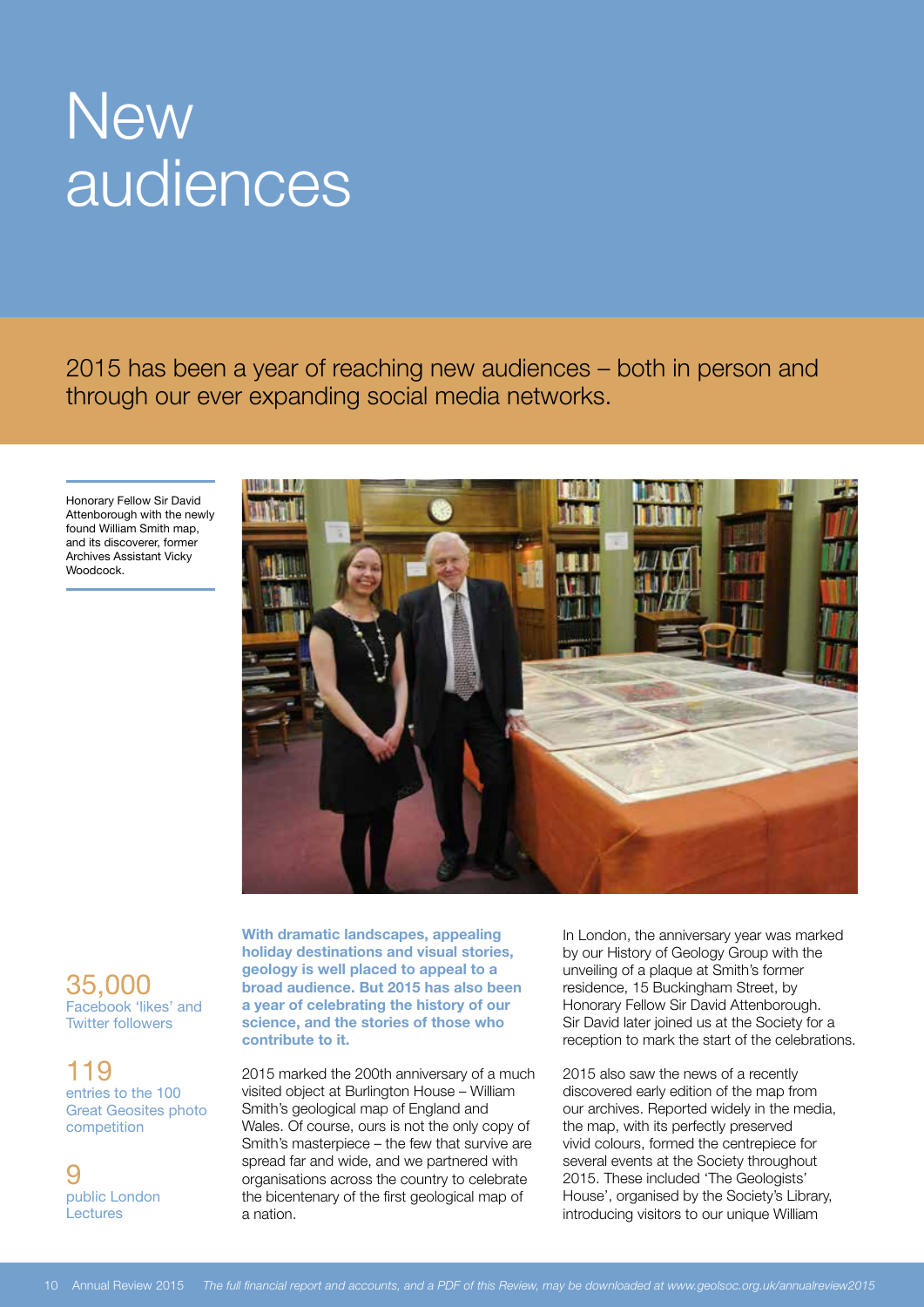Smith collections. Other outreach events held in the Library during the year included 'First Geologist on the Moon' – beaming in Honorary Fellow and Apollo astronaut Harrison Schmitt in a screening of his 1973 lecture at the Society – and 'Delineation of the Stratification of Rocks' – a tutorial on geological sections led by Ted Nield.

Events like this, alongside our ever popular series of monthly lectures – now in their tenth year – bring new audiences to the Society. What was in Smith's day an exclusive club has become a place where any interested member of the public can find out more about geology and its history. It is an audience we hope will continue to grow – an aspiration shared by our neighbours at Burlington House, with whom we have increasingly collaborated throughout 2015.

As well as our annual participation in Open House London – which saw a record 1,384 visitors during a busy Saturday in September – all five Societies took part in a series of tours in association with the Royal Academy's Joseph Cornell exhibition, leading visitors through our archives and collections. An artist fascinated with travel, Cornell and his interest in science was the perfect theme to bring together the six organisations, and we look forward to future collaborations.

Of course, our outreach activities extend far beyond Burlington House. Earth Science Week, an annual celebration of the geology around us, is growing each year, with over 50 events in the UK and Ireland in October 2015. Organised by the American Geosciences Institute in the USA, we have been coordinating the week in the UK & Ireland since 2011. Events ranged from school workshops run by Durham Cathedral, to an open day at National Museum Wales, to georambles and talks organised by the North West Highlands Geopark – it's wonderful to see so many organisations taking part.

During Earth Science Week, our Lower Library was festooned with images from our 100 Great Geosites photographic competition. The results were used to create the Society's first ever calendar, as well as continuing to promote the list of 100 Geosites, launched in 2014. Followers of that project may have already downloaded the mobile app, launched in August. Created by developers Esri UK, the app allows users to carry information about the location and geology of the sites with them, and we hope it will continue to encourage interest in the geology around us in the UK and Ireland.



Our online audience continues to grow – from the enthusiastic and ever creative participants of the Great Geobakeoff, to our twenty five thousand twitter followers. Media coverage of our journal papers is also growing – the Scottish Journal of Geology's news of a new species of Ichthyosaur discovered in Scotland, and a 'dinosaur disco' in Skye, were particular hits in 2015.

Our Education Department ran a record number of events in 2015 – from workshops for 140 school children at the Lyme Regis Fossil Festival in May, to a Sixth Form workshop on the Anthropocene for Earth Science Week, in a Lower Library adorned with a 'washing line of geological time'. Along the way, the finals of the National Schools Geology Challenge and Early Careers competition were held at Burlington House, with a record number of schools in attendance.

2015 saw the launch of 'University Geoscience UK' (formerly CHUGD), bringing together the heads of university geoscience departments. A Joint Higher Education Committee, made up of Geological Society and University Geoscience UK representatives, has also been established. Reform of GCSE, AS and A level continued in 2015, and there was great rejoicing that GCSE and A level qualifications in Geology will remain available for students in England, Wales and Northern Ireland – the result of much hard work by the Society, our colleagues at ESTA, the WJEC and OCR exam boards and others.

Education Officer Judi Lakin, and volunteer Fellow Hazel Gibson, delivering workshops to school groups at the Lyme Regis Fossil Festival.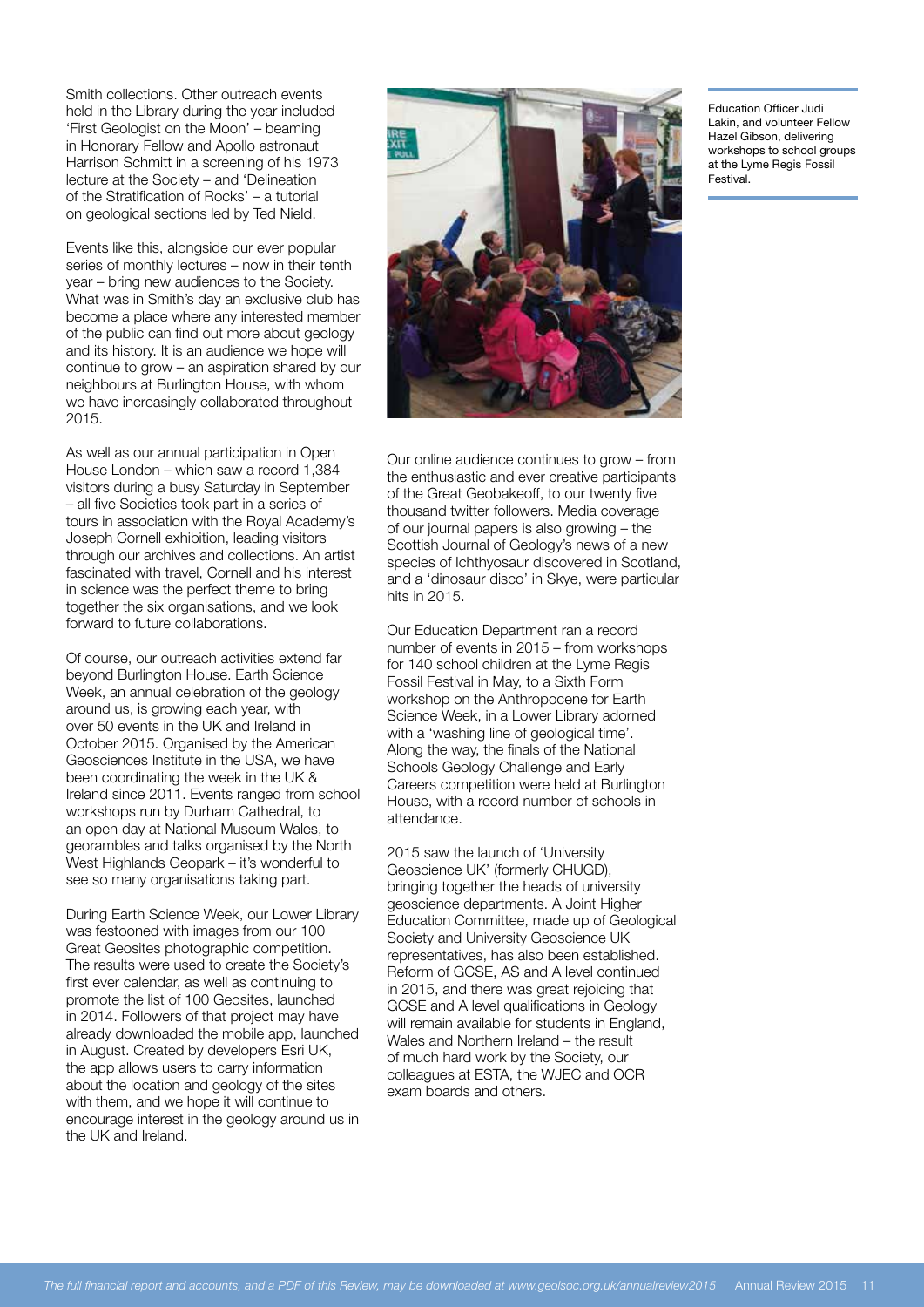### **Serving** science and profession

The Geological Society provides support to its Fellows and the wider professional geoscience community, for the public benefit.



Sarah Caven, winner of the 2015 Early Career Award, representing the Northern Ireland Regional Group.

### Fellows in mid-2015

2592 Chartered Geologists in mid-2015

25 years of the CGeol title

**In 2015, we marked 25 years of awarding the title of Chartered Geologist. Since 1990, when the Geological Society took on many of the activities of the former Institution of Geologists, an initial cohort of 608 Chartered Geologists has grown to over 2500.** 

The appeal of Chartership continues to widen, with increasing numbers of applicants from a variety of employment sectors. The title is now widely recognised and respected in the UK and in other countries. Its success was celebrated at an event in September, attended by many of those who were involved with establishing and developing the title. A series of articles on the importance of Chartership in different geoscience sectors also appeared in *Geoscientist.*

Another legacy of the Institution of Geologists is our Regional Group structure. The Regional Groups play a vital role in providing support to professional geoscientists, including those aiming for Chartership, as well as hosting vibrant programmes of talks and other events. The regional schools competitions and early career awards, culminating in national finals at Burlington House, continue to thrive. Together with many of our Specialist Groups, the Regional Groups also played an active role **11,991** Hegional Groups also played an active role are most grateful to all our supporters.<br>**11,991** in the Year of Mud, not least through public engagement activities.

> Our commitment to diversity, equality and inclusion in the geosciences is driven by both head and heart. Not only is making our science accessible to all the right thing to do, it is also essential if we are to maximise the pool of skilled and talented geoscientists who will meet society's future needs. In 2015, we invited our Fellows for the first time, on an optional basis, to provide information to allow

us to monitor the diversity of our membership in terms of gender identity, disability, ethnic identity, sexual orientation and religion. We recognise that sharing such information can be a sensitive matter, and it is treated in the strictest confidence. We are very grateful that 1700 Fellows have responded to our request at the time of writing – this will be of great value in ensuring that our services are accessible to all, and that we identify any actual or perceived barriers to inclusion.

Among other initiatives relating to diversity in geoscience, the Society signed up to two consensus statements of the American Geosciences Institute, of which we are a member organisation – one on inclusion of those living with disabilities, and another on ethical conduct.

We greatly value our links with academia and a wide range of industries which depend on geoscience. We have continued to build these links in 2015, through closer partnership with University Geoscience UK, and by working with our Corporate Affiliates (listed on page 15), the City of London Geoscience Forum, and all those companies who have sponsored Geological Society events and activities during the year. We



CGeol lapel pin, available to all Chartered Geologists.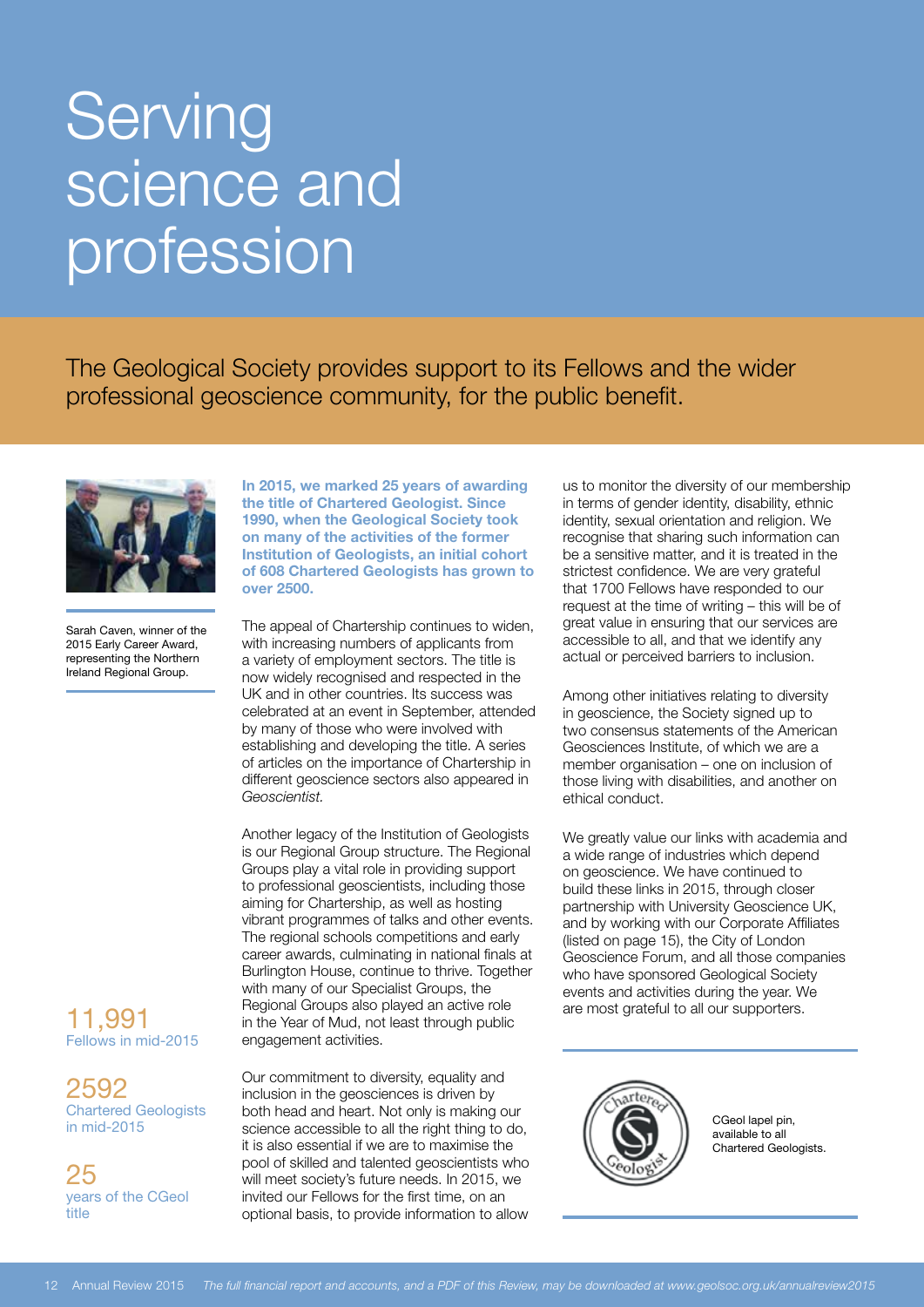### **Securing** our future

From the Treasurer

From a financial perspective, a 2015 net income surplus of £235k was significantly below the 2014 outturn of £694k, despite increased Fellowship numbers and income from the Society's Publishing House. The Conference Office maintained a high level of activity, with thousands of geoscientists attending conferences and events throughout the year, whilst the London Lecture series and events such as 'The Geologists' House' continued a theme of broadening outreach to a wider public.

However, the depressed natural resources industries and weakening stock markets meant a substantial reduction in income from the Society's investments and from events such as those run by the Petroleum Group (-50%) and the Corporate Affiliates programme (-20%). Whilst the Publishing House's print sales declined as expected, earlier investment in online platforms continued to deliver tangible results. Use of the Lyell platform increased and 2015 saw the first income from a new online initiative, the GeoScienceWorld Ebooks. The Society's scientific publishing activities under Neal Marriot and his dedicated team do a fantastic job in disseminating geological science to a global audience, and continued investment by the Society in the Publishing House is critical to maintaining its leading publishing position.

Revised accounting practices during 2015 allowed the Society to amend the accounting treatment of its so-called 'heritage' assets – primarily its holdings of books and periodicals, which were valued at £14,782k in 2014. The revised balance sheet value in this category is £1,003k and the removal of these illiquid and difficult-to-value assets has allowed a much clearer picture of the Society's financial position.

In recent years, it has become apparent that certain of the Society's information technology systems are no longer fit for purpose; in particular the accounting and Fellowship services systems. The Society has commenced a substantial investment programme to renew and upgrade these systems in order to improve the service to Fellows and to allow more effective working by Society staff.

Fellows will be aware that the facilities within Burlington House underpin the Society's activities of education, outreach and dissemination of science. My predecessor

advised last year that the Burlington House lease was under renegotiation. Owing to irresolvable differences between the 'Courtyard Societies' (including the Geological Society) and the landlord, a formal arbitration was subsequently commenced regarding aspects of the lease. As I write, the conclusion to this arbitration is awaited. The outcome is uncertain and, without doubt, some of the possible outcomes may threaten the Society's medium-term tenure of these apartments. This is a matter which will be of no little concern to Fellows and to which the Council of the Society is devoting considerable attention as it develops its strategy for the next 10 years.

The Society has an ambitious programme of scientific engagement, outreach, research and education which is funded through surplus income generated by the activities mentioned above. The continued ability of the Society to generate surplus income also allows Council to continue to limit increases in Fellowship fees. However, Fellows should be aware that this year's outturn underlines the extent of the Society's reliance on the natural resources industries and on the Publishing House's ability to generate surplus income, whilst developments in the online publishing world demand continued investment by the Society. This vulnerability was addressed during 2015 by Council's approval of a revised financial strategy, which places considerable emphasis on increasing the Society's reserves and on diversifying and increasing income. These themes will be developed in the Society's strategy for the next 10 years, which will need to see the development of new income streams to allow the Society to pursue its core charitable activities and to seek to assure its continued tenure of Burlington House. The Society's loyal staff and the many Fellows who willingly volunteer their time, together with the library, meeting and conference facilities at Burlington House are key to everything the Society will be able to achieve.

*Graham Goffey*

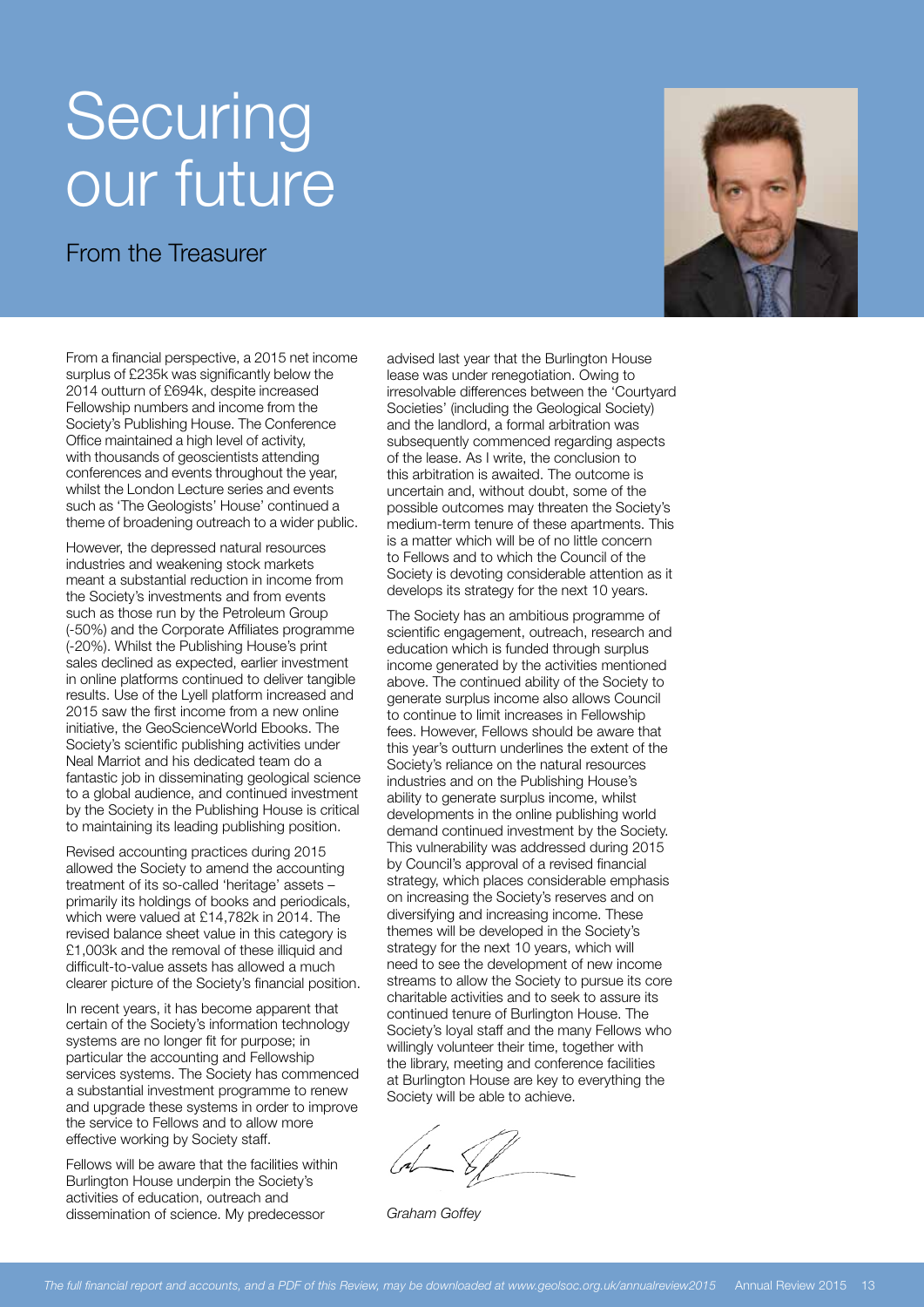## Society **finances** 2015

The full financial report and accounts, and a PDF of this Review, may be downloaded at www.geolsoc.org.uk/annualreview2015





| <b>Expenditure by activity</b><br>2015 | £000's |
|----------------------------------------|--------|
| Publishing                             | 2,209  |
| Science                                | 1.141  |
| Librarv                                | 1.060  |
| Standards                              | 583    |
| Trading                                | 214    |
| Investments                            | 35     |
| <b>Total expenditure</b>               | 5.2    |



| 2014                     | £000's |
|--------------------------|--------|
| Publishing               | 2,134  |
| Science                  | 1,121  |
| Library                  | 863    |
| Standards                | 415    |
| Trading                  | 183    |
| Investments              | 34     |
| <b>Total expenditure</b> | 4.750  |

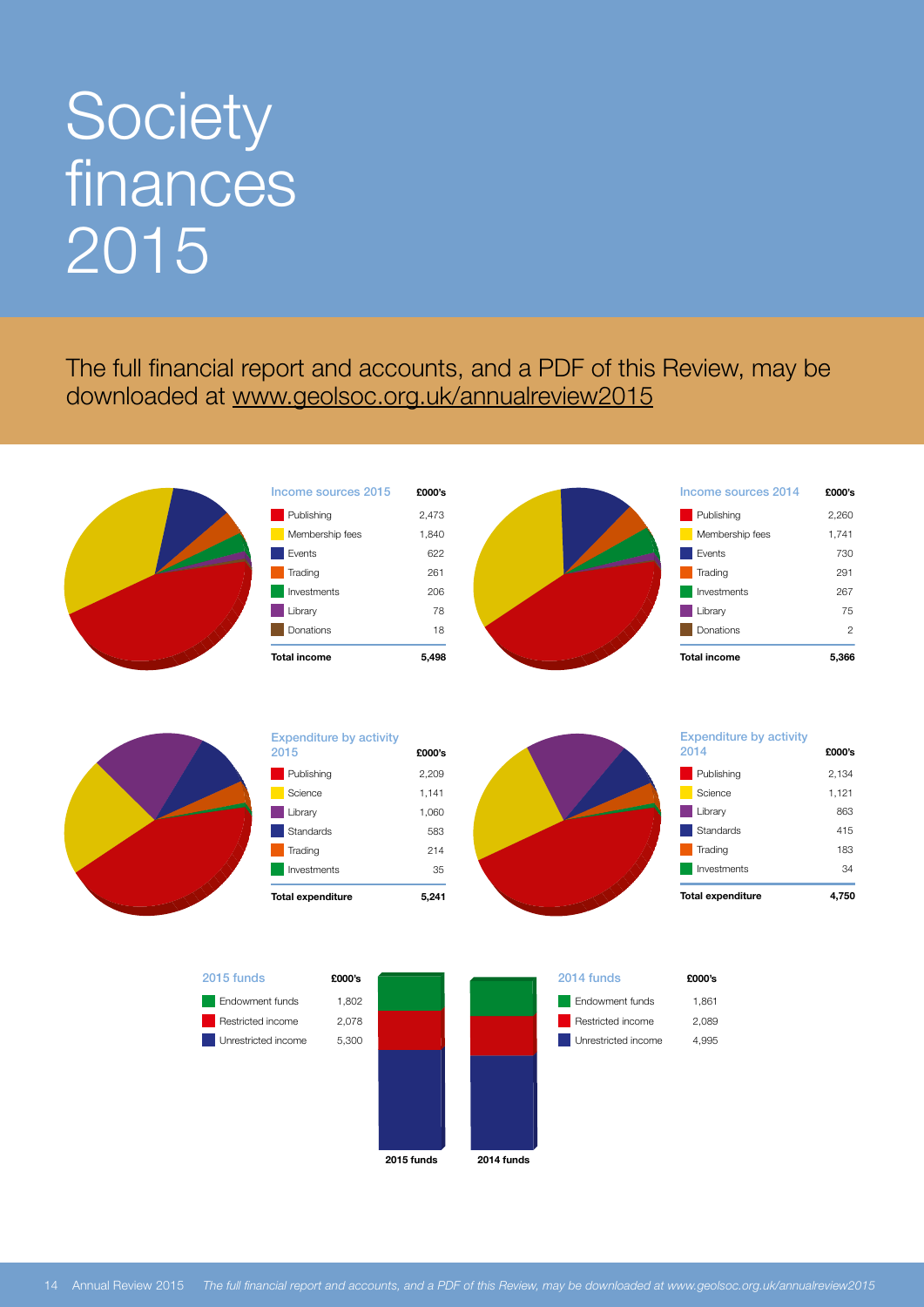### **Corporate Affiliates**

The Society extends its sincere thanks to all its Corporate Affiliates

#### Platinum



#### **Bronze**

Alpha Petroleum Resources Ltd; Anadarko Petroleum Corporation (UK); CCS TLM Ltd; C & C Reservoirs Ltd; DEA UK Ltd; Dong E&P Services (UK) Ltd; Endeavour Energy UK Ltd; ENI UK Ltd; EOG Resources United Kingdom Ltd; E.ON E&P UK Ltd; ERC Equipoise Ltd; Ernst & Young; Gaffney Cline & Associates Ltd; Geospatial Research Ltd; GETECH; Global Pacific Partners; Hannon Westwood Associates; Heritage Oil (UK) Ltd; Ikon Science Ltd; INEOS Upstream Ltd; Jefferies International Ltd; John Wiley & Sons Ltd; J X Nippon E&P (UK) Ltd; Lafarge Aggregates Ltd; Lynx Information Systems Ltd; Maersk Oil North Sea UK Ltd; Nexen Petroleum UK Ltd; NPA-CGG Services UK Ltd; OMV (UK) Ltd; Ophir Energy; Petrofac Energy Developments UK Ltd; PGS Exploration Ltd; Premier Oil Plc; Ramboll UK Ltd; Robertson (UK) Ltd; RPS Energy; Sasol UK Limited; Senergy GB Ltd; Sterling Energy UK Ltd; Tullow Oil Plc; Wood Mackenzie.

If your organisation would like to find out more about the benefits of becoming an Affiliate, please contact georgina.worrall@ geolsoc.org.uk

In addition to the companies listed above, the Society wishes to record its sincere thanks to all the companies, universities and other organisations that allowed their staff the time and resources to participate in voluntary Society activities.